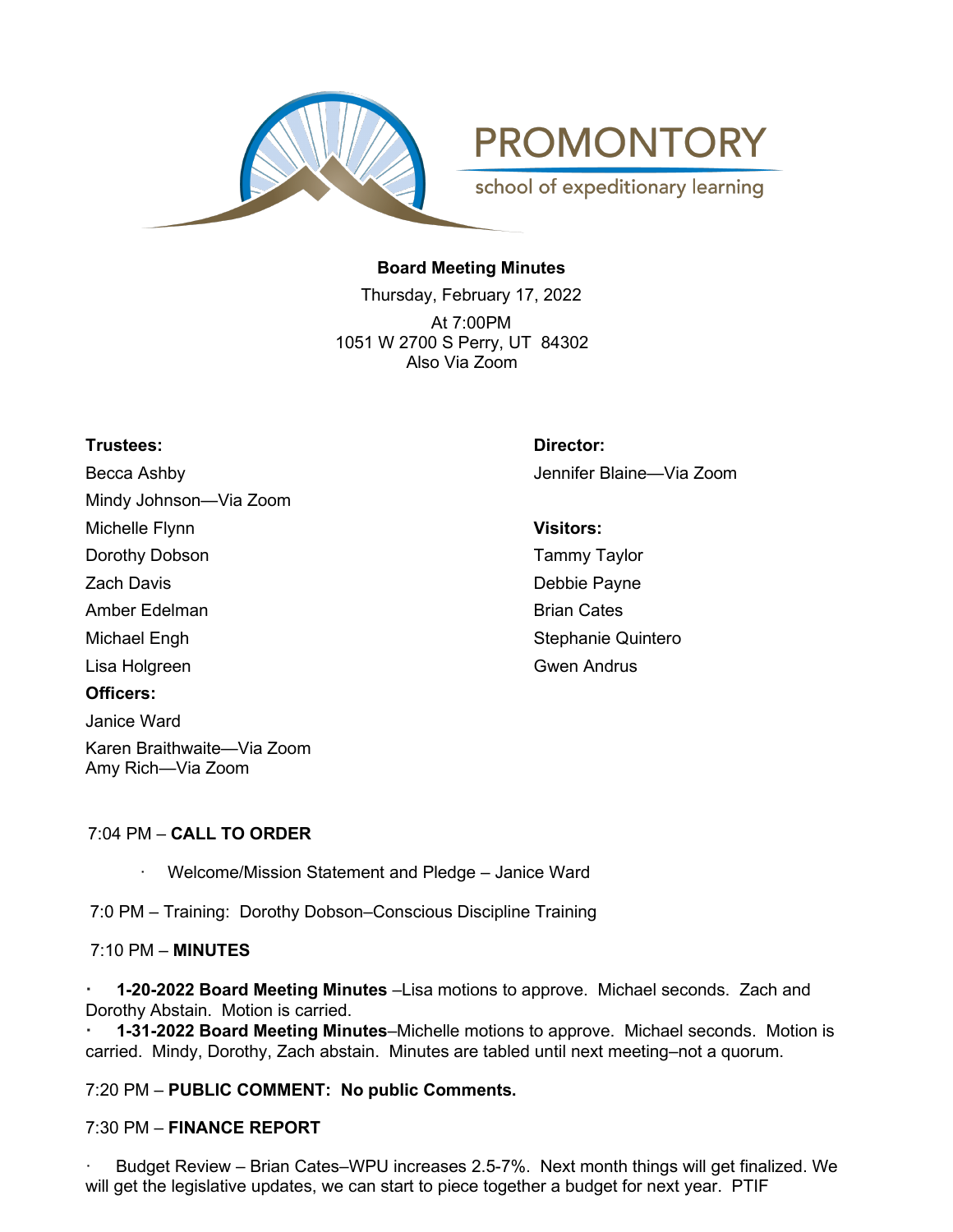statement: earned over \$2000 interest this fiscal year. Trending in the right direction. End of January we had an operating margin of 6.8%. Not a whole lot of change from last month. Cash balance is good, trending as expected this time of year. Enrollment is at 439. We are in a strong financial position.

We may need to start budgeting for expansion. Need a firm idea on work being done the following June. Still waiting on bid from ETS on cameras.

# 7:45 PM – **BUSINESS ITEMS**

**Data Governance Policy:** Few sections that we need to look at. Look at codes.

• **Corporal Punishment Policy:** Code moved. Needs some updated language. Have Nancy look at a section?

• **Expansion Committee Update:** Jen Dabb drew up a couple of plans. Discussing plans of needs/rooms. Looking into the right of way to the side of the school. Group took a tour of Freemont's auditorium. Will visit Viewmont and Venture to look at examples. Committee will be meeting next Wednesday at 4:00pm. Considered dividing the kiva and making a solid wall instead of the accordion wall. Possibility of making a second kindergarten room.

• **Board Review Academics Discussion**: Lisa Holgreen. How well? Standardized tests RISE and Acadience. How Will? Other ways to determine?

Ron Berger: author stated that "test-taking skills have little connection to real life." They have something to say about our school, but not everything.

Test score evaluation USCSB looks annually at scores. Looks at these scores to give our school a school grade. How Will? Jennifer and Gwen have a plan…..Training in Reading Horizons phonics program. Content and chapter books daily implemented. Weekly coaching with Gwen. Focused skill interventions. Child friendly and developmentally appropriate multi-sensory. Regular data meetings. Support and exploration through weekly library classes. Meaningful experiences with text during expedition. Align state standards to what we are doing as a framework, not a final product. Careful about all programs that are brought into our school. PD added a level of accountability by follow up and implementation. Other ways to assess are portfolios which show performance of what students are doing.

Recognition of heroes–possibly post high school graduate information. "What did you do after high school?" Great thinker board.

• **Board Member Update:** Kristina Radtke has resigned. No new applications at this time. Possibly readdress in the spring.

• **Spring Retreat Date/Location:** April 26th 9am-2pm. Use the building in Corinne.

**School Land Trust:** Becca Ashby. Final report submitted last month. Excess funds that we had to justify. This has been corrected. Should go through without problems. Talk next month about next month's deadline. Goal 80% students are on reading level. Saw improvement, seeing progress.

# 8:45 PM **ACTION ITEMS**

8:45pm• **Bullying and Hazing**–table until next meeting. Possibly mention grievance policy?

8:47pm**• Child Abuse & Neglect Reporting**–updated codes. Michelle motions to approve. Lisa seconds. Motion is carried.

8:48pm**• Procedure to Review Complaints Policy Combined**–Had it

combined. Dorothy motioned to approve. Michael seconds. Motion is carried.

8:49pm• **School Fees**–Michelle motions to approve. Becca seconds. Motion is carried.